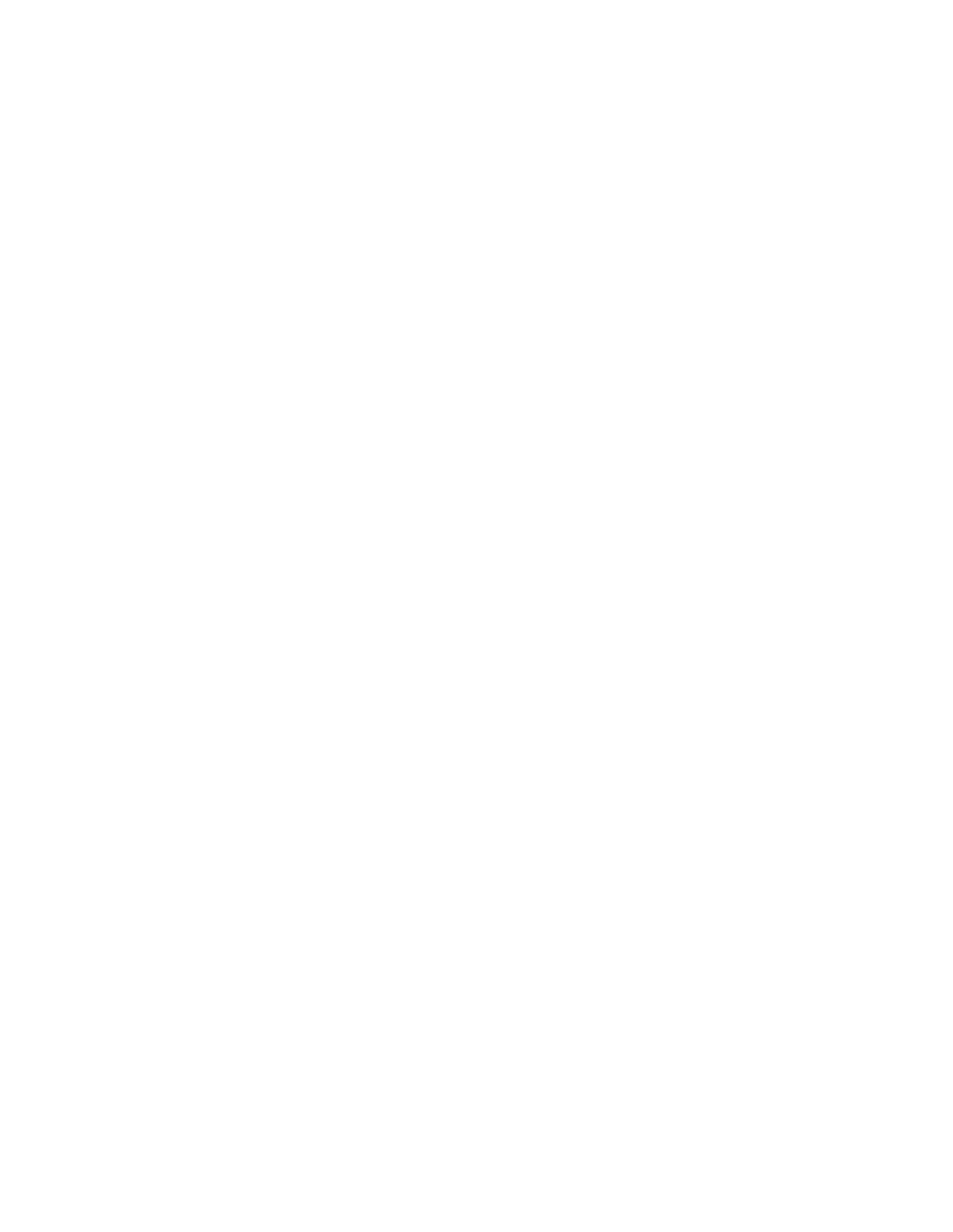# **ENGROSSED SUBSTITUTE HOUSE BILL 2027** \_\_\_\_\_\_\_\_\_\_\_\_\_\_\_\_\_\_\_\_\_\_\_\_\_\_\_\_\_\_\_\_\_\_\_\_\_\_\_\_\_\_\_\_\_\_\_

\_\_\_\_\_\_\_\_\_\_\_\_\_\_\_\_\_\_\_\_\_\_\_\_\_\_\_\_\_\_\_\_\_\_\_\_\_\_\_\_\_\_\_\_\_\_\_

#### AS AMENDED BY THE SENATE

Passed Legislature - 1991 Regular Session

### **State of Washington 52nd Legislature 1991 Regular Session**

**By** House Committee on Higher Education (originally sponsored by Representatives Ballard, Jacobsen, Bowman, Vance, Tate, Brough, Paris, Ferguson, Casada, Chandler, Forner, Moyer, Fuhrman, Holland, Wynne, May, Mitchell, P. Johnson, Betrozoff and Miller).

Read first time March 4, 1991.

 AN ACT Relating to higher education; amending RCW 28B.10.808, 28B.15.600, 28B.102.060, 28B.104.060, 18.150.060, and 70.180.100; adding new sections to chapter 28B.10 RCW; adding a new section to chapter 28B.15 RCW; creating a new section; providing an expiration date; and declaring an emergency.

6 BE IT ENACTED BY THE LEGISLATURE OF THE STATE OF WASHINGTON:

7 NEW SECTION. **Sec. 1.** A new section is added to chapter 28B.10 RCW 8 to read as follows:

 "Eligible student" means a student who (1) was enrolled in a Washington college, university, community college, or vocational- technical institute on or after August 2, 1990, and (2) is unable to complete the period of enrollment or academic term in which the student was enrolled because the student was deployed either in the Persian Gulf combat zone, as designated by the president of the United States by executive order, or in another location in support of the Persian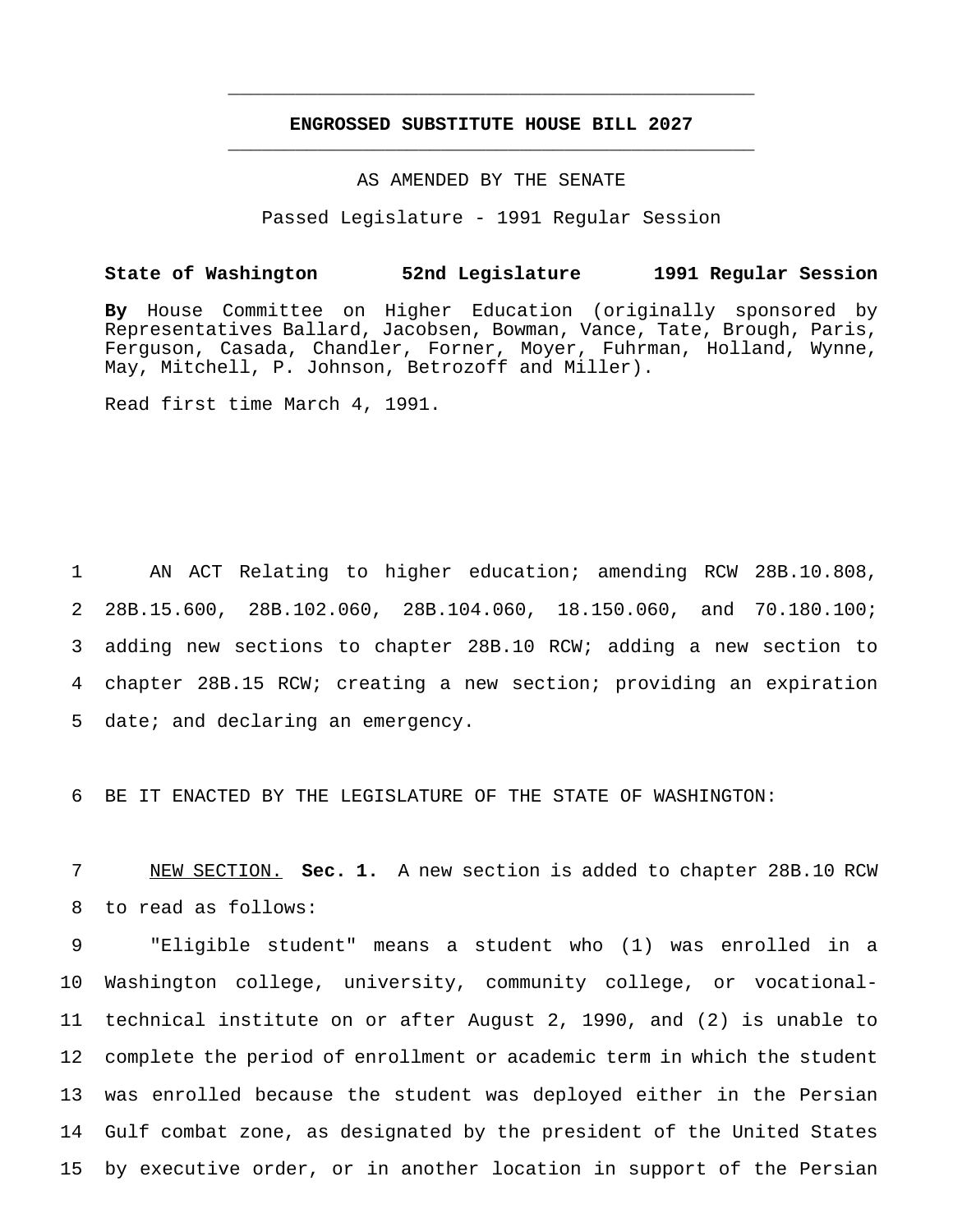Gulf combat zone. An eligible student is required to verify his or her inability to complete an academic term through military service records, movement orders, or a certified letter signed by the student's installation personnel officer.

 NEW SECTION. **Sec. 2.** A new section is added to chapter 28B.15 RCW to read as follows:

 Institutions of higher education, as defined in RCW 28B.10.016, and state funded vocational-technical institutes shall provide eligible students as defined in section 1 of this act with two options. At the option of the eligible student, the institution shall either refund the total tuition and fees paid by the eligible student for the applicable academic term, or shall readmit the eligible student for one academic term under the following conditions:

 (1) The eligible student shall be exempt from the payment of additional tuition and fees;

 (2) No new course sections shall be created as a direct result of students receiving the waivers;

 (3) Enrollment information on students receiving the waivers shall be maintained separately from other enrollment information and shall not be considered in any enrollment statistics that would affect budgetary determinations; and

 (4) Institutions may apply to the legislature for a supplemental appropriation to cover the cost of serving any student who elects to exercise a reenrollment option under this section.

 NEW SECTION. **Sec. 3.** A new section is added to chapter 28B.10 RCW to read as follows:

 Under rules adopted by the board, the provisions of RCW 28B.10.808 (3) shall not apply to eligible students, as defined in section 1 of ESHB 2027.SL p. 2 of 12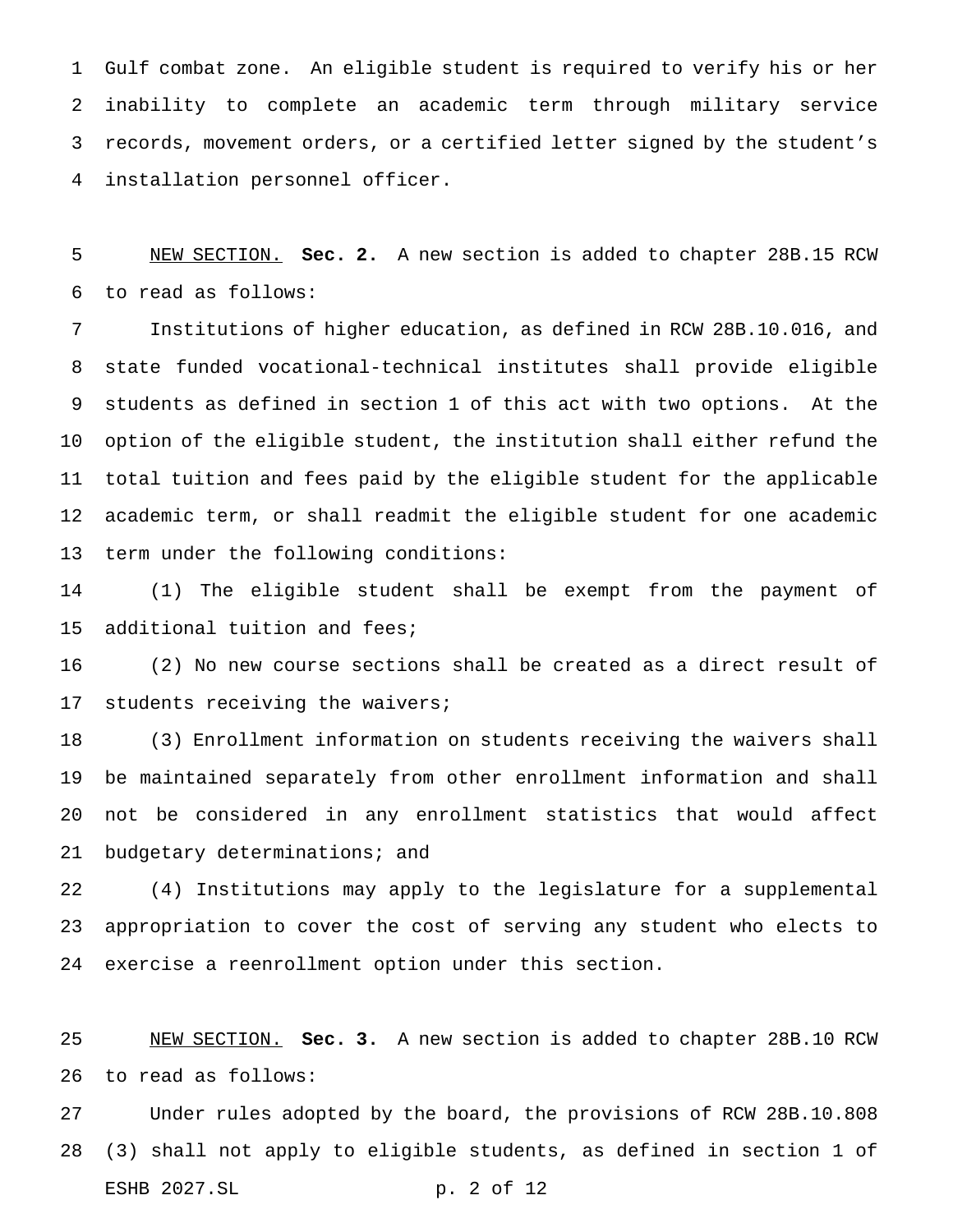this act, and eligible students shall not be required to repay the unused portions of grants received under the state student financial aid program.

 **Sec. 4.** RCW 28B.10.808 and 1989 c 254 s 4 are each amended to read as follows:

 In awarding grants, the commission shall proceed substantially as follows: PROVIDED, That nothing contained herein shall be construed to prevent the commission, in the exercise of its sound discretion, from following another procedure when the best interest of the program so dictates:

 (1) The commission shall annually select the financial aid award winners from among Washington residents applying for student financial aid who have been ranked according to financial need as determined by the amount of the family contribution and other considerations brought to the commission's attention.

 (2) The financial need of the highest ranked students shall be met by grants depending upon the evaluation of financial need until the total allocation has been disbursed. Funds from grants which are declined, forfeited or otherwise unused shall be reawarded until dispersed.

 (3) A grant may be renewed until the course of study is completed, but not for more than an additional four academic years beyond the first year of the award. These shall not be required to be consecutive years. Qualifications for renewal will include maintaining satisfactory academic standing toward completion of the course of study, and continued eligibility as determined by the commission. 27 Should the recipient terminate his or her enrollment for any reason during the academic year, the unused portion of the grant shall be returned to the state educational grant fund by the institution

p. 3 of 12 ESHB 2027.SL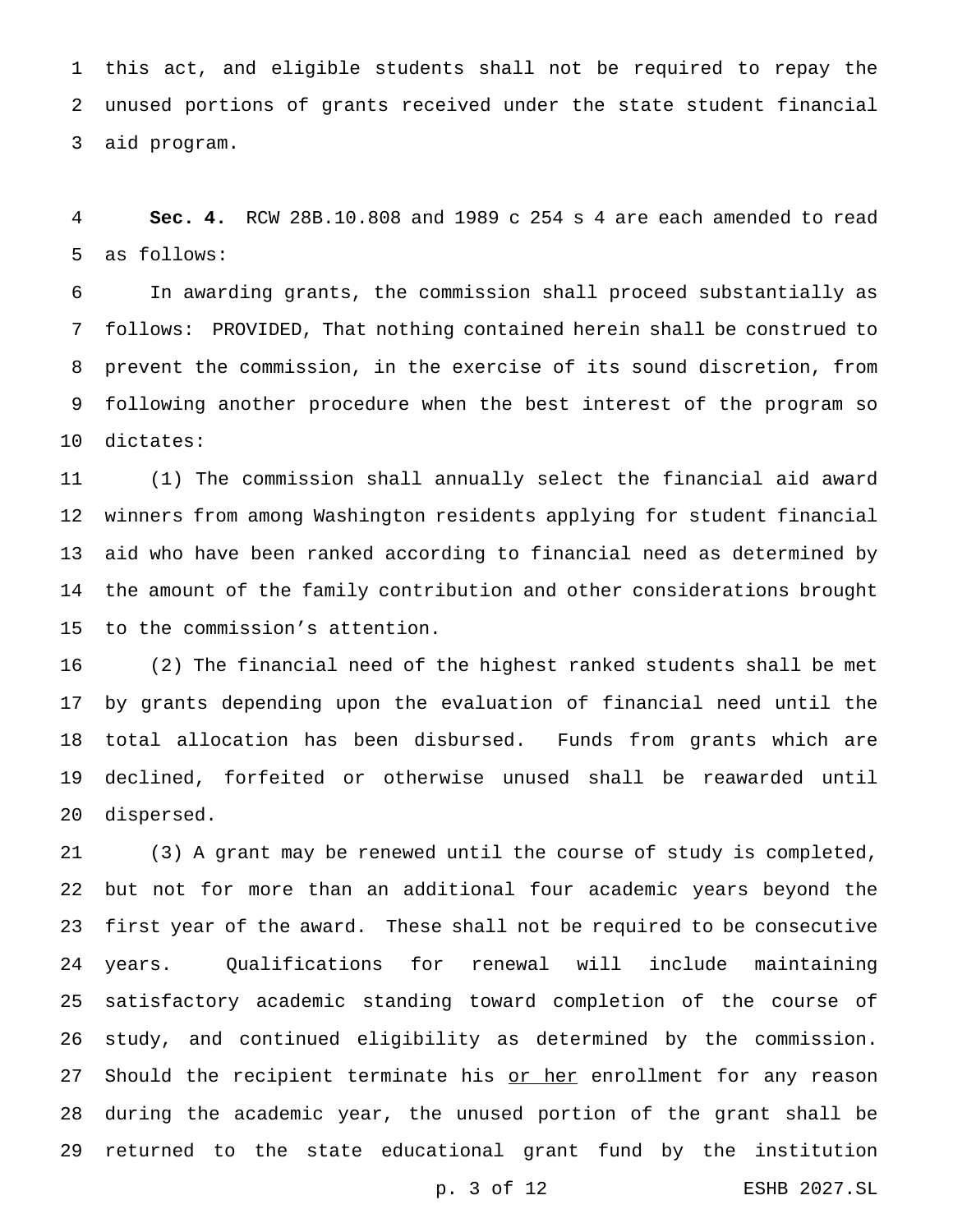1 according to the institution's own policy for issuing refunds, except as provided in section 3 of this act.

 (4) In computing financial need the commission shall determine a maximum student expense budget allowance, not to exceed an amount equal to the total maximum student expense budget at the public institutions plus the current average state appropriation per student for operating expense in the public institutions.

 **Sec. 5.** RCW 28B.15.600 and 1985 c 390 s 32 are each amended to read as follows:

 The boards of regents of the state's universities and the boards of trustees of the regional universities and The Evergreen State College and community colleges may refund or cancel in full the tuition and services and activities fees if the student withdraws from a university or college course or program prior to the sixth day of instruction of the quarter or semester for which said fees have been paid or are due. If the student withdraws on or after the sixth day of instruction, said boards of regents and trustees may refund or cancel up to one-half of said fees, provided such withdrawal occurs within the first thirty calendar days following the beginning of instruction. The regents or trustees of the respective universities and colleges may adopt rules for the refund of tuition and fees for courses or programs that begin after the start of the regular quarter or semester. Said boards of 23 regents and trustees may adopt rules to comply with section 2 of this 24 act and may extend the refund or cancellation period for students who withdraw for medical reasons or who are called into the military service of the United States.

 Said boards of regents and trustees may refund other fees pursuant to such rules as they may prescribe.

## ESHB 2027.SL p. 4 of 12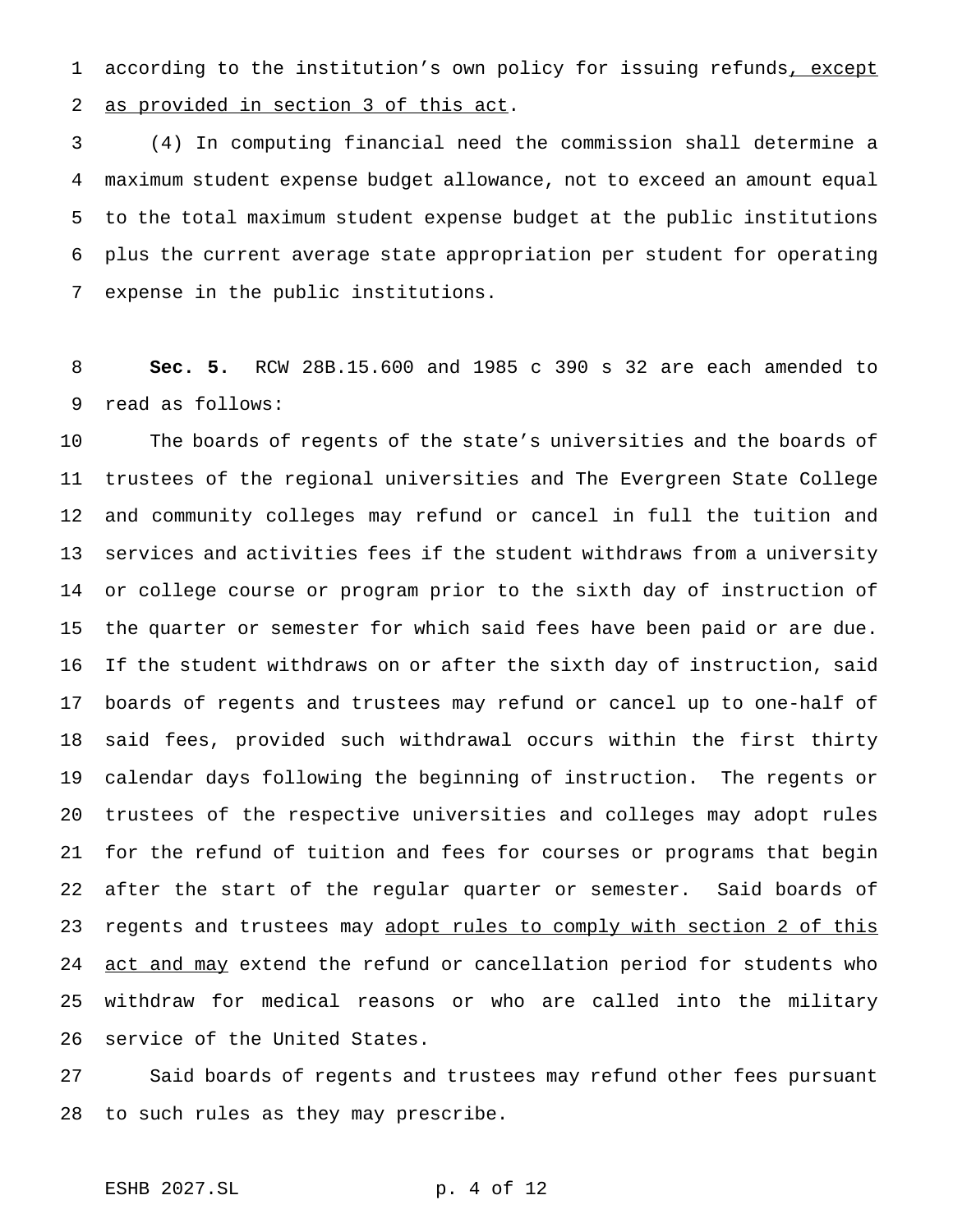**Sec. 6.** RCW 28B.102.060 and 1987 c 437 s 6 are each amended to read as follows:

 (1) Participants in the conditional scholarship program incur an obligation to repay the conditional scholarship, with interest, unless they teach for ten years in the public schools of the state of Washington, under rules adopted by the board.

 (2) The terms of the repayment, including deferral of the interest, shall be consistent with the terms of the federal guaranteed loan program.

 (3) The period for repayment shall be ten years, with payments accruing quarterly commencing nine months from the date the participant completes or discontinues the course of study.

 (4) The entire principal and interest of each payment shall be forgiven for each payment period in which the participant teaches in a public school until the entire repayment obligation is satisfied or the borrower ceases to teach at a public school in this state. Should the participant cease to teach at a public school in this state before the participant's repayment obligation is completed, payments on the unsatisfied portion of the principal and interest shall begin the next payment period and continue until the remainder of the participant's repayment obligation is satisfied.

 (5) The board is responsible for collection of repayments made under this section and shall exercise due diligence in such collection, maintaining all necessary records to insure that maximum repayments are made. Collection and servicing of repayments under this section shall be pursued using the full extent of the law, including wage garnishment if necessary, and shall be performed by entities approved for such servicing by the Washington student loan guaranty association or its successor agency. The board is responsible to forgive all or parts of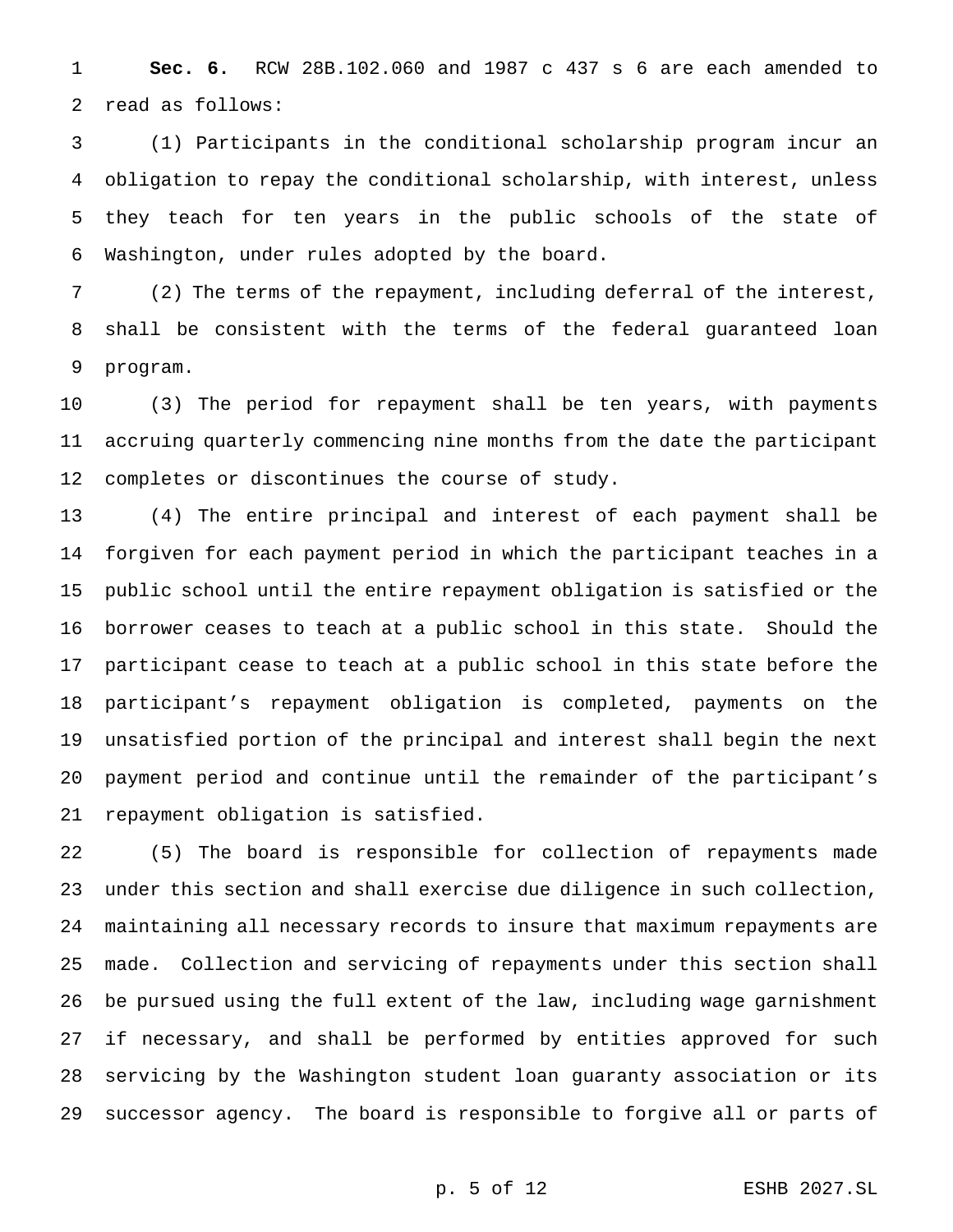such repayments under the criteria established in this section and shall maintain all necessary records of forgiven payments.

 (6) Receipts from the payment of principal or interest or any other subsidies to which the board as administrator is entitled, which are paid by or on behalf of participants under this section, shall be deposited with the higher education coordinating board and shall be used to cover the costs of granting the conditional scholarships, maintaining necessary records, and making collections under subsection (5) of this section. The board shall maintain accurate records of these costs, and all receipts beyond those necessary to pay such costs shall be used to grant conditional scholarships to eligible students. 12 (7) The board shall temporarily or, in special circumstances, 13 permanently defer the requirements of this section for eligible students as defined in section 1 of this act.

 **Sec. 7.** RCW 28B.104.060 and 1988 c 242 s 6 are each amended to read as follows:

 (1) Participants in the conditional scholarship program incur an obligation to repay the conditional scholarship, with interest, unless they serve for five years in nurse shortage areas of the state of Washington. Nurse shortage areas may include geographical areas as a result of maldistribution, or specialty areas of nursing such as gerontology, critical care, or coronary care.

 (2) The terms of the repayment, including deferral of the interest, shall be consistent with the terms of the federal guaranteed loan program.

 (3) The period for repayment shall be five years, with payments accruing quarterly commencing nine months from the date the participant completes or discontinues the course of study.

# ESHB 2027.SL p. 6 of 12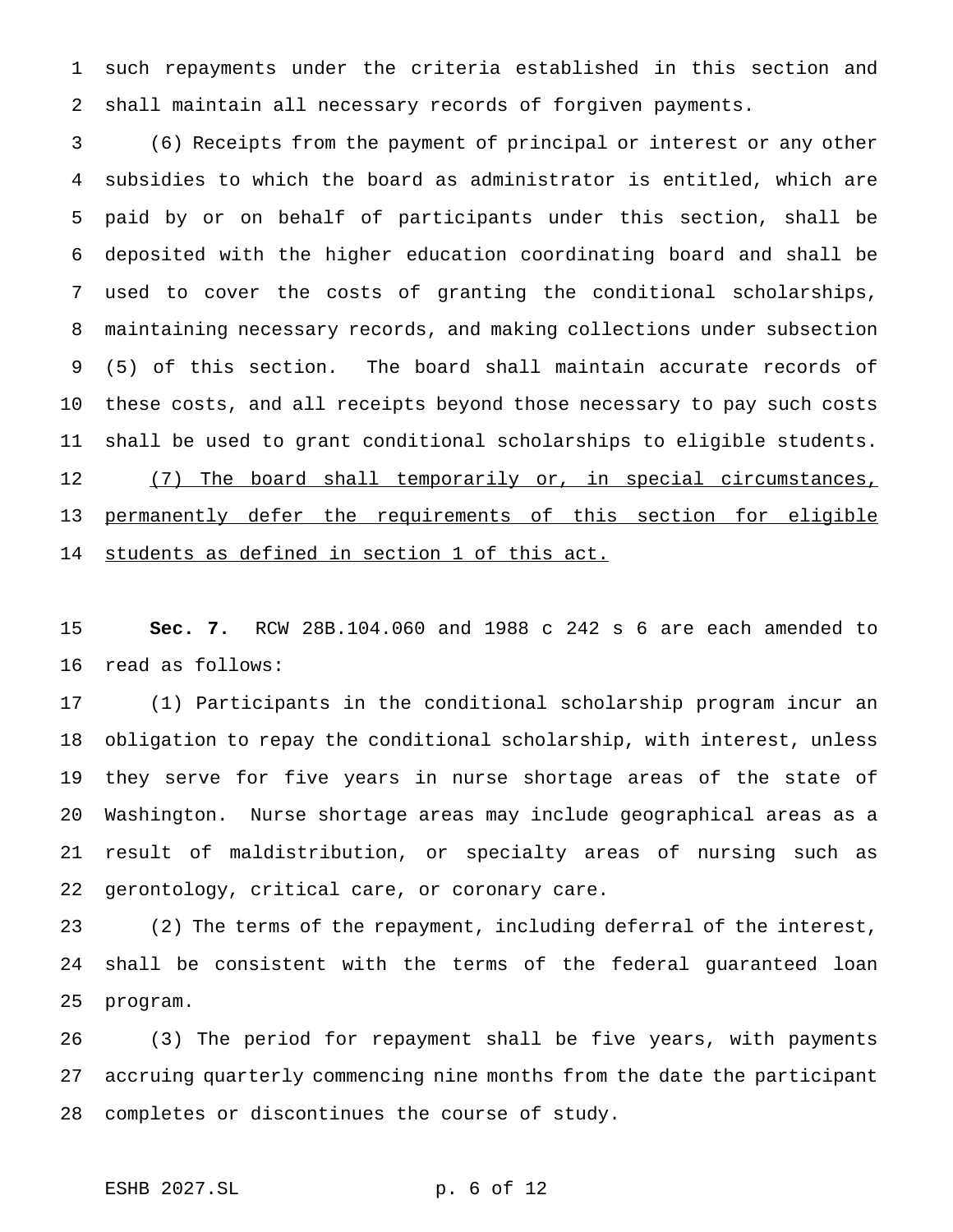(4) The entire principal and interest of each payment shall be forgiven for each payment period in which the participant serves in a nurse shortage area, as determined by the state health coordinating council, until the entire repayment obligation is satisfied or the borrower ceases to so serve. Should the participant cease to serve in this state before the participant's repayment obligation is completed, payments on the unsatisfied portion of the principal and interest shall begin the next payment period and continue until the remainder of the participant's repayment obligation is satisfied.

 (5) The board is responsible for collection of repayments made under this section and shall exercise due diligence in such collection, maintaining all necessary records to ensure that maximum repayments are made. Collection and servicing of repayments under this section shall be pursued using the full extent of the law, including wage garnishment if necessary, and shall be performed by entities approved for such servicing by the Washington student loan guaranty association or its successor agency. The board is responsible to forgive all or parts of such repayments under the criteria established in this section and shall maintain all necessary records of forgiven payments.

 (6) Receipts from the payment of principal or interest or any other subsidies to which the board as administrator is entitled, which are paid by or on behalf of participants under this section, shall be deposited with the higher education coordinating board and shall be used to cover the costs of granting the conditional scholarships, maintaining necessary records, and making collections under subsection (5) of this section. The board shall maintain accurate records of these costs, and all receipts beyond those necessary to pay such costs shall be used to grant conditional scholarships to eligible students.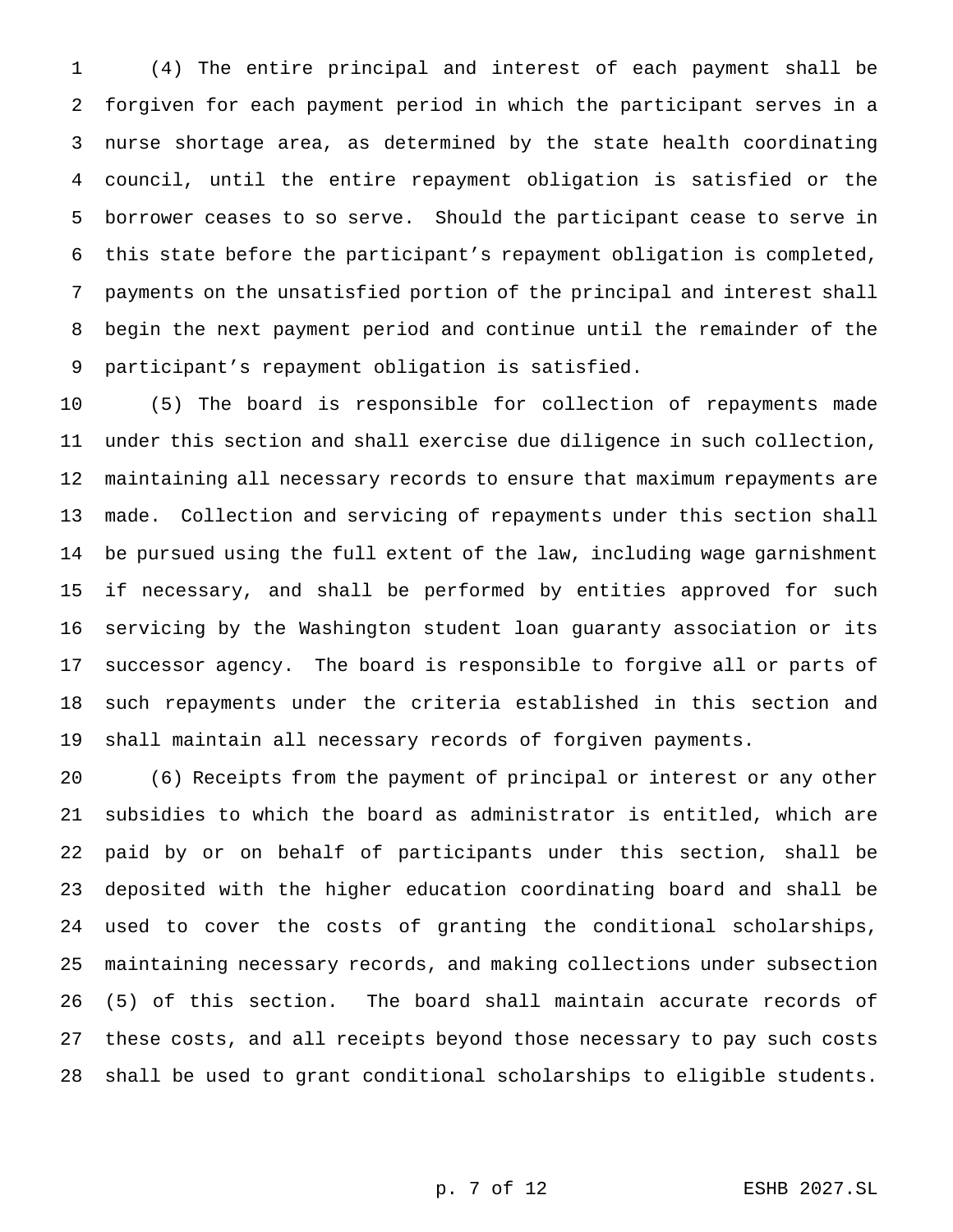(7) The board shall temporarily or, in special circumstances, permanently defer the requirements of this section for eligible students as defined in section 1 of this act.

 **Sec. 8.** RCW 18.150.060 and 1989 1st ex.s. c 9 s 721 are each amended to read as follows:

 Participants in the health professional loan repayment program shall receive payment from the program for the purpose of repaying educational loans secured while attending a program of health professional training which led to licensure as a licensed health professional in the state of Washington.

 (1) Participants shall agree to serve at least three years in a designated health professional shortage area.

 (2) In providing health care services the participant shall not discriminate against any person on the basis of the person's ability to pay for such services or because payment for the health care services provided to such persons will be made under the insurance program established under part A or B of Title XVIII of the federal social security act or under a state plan for medical assistance approved under Title XIX of the federal social security act and agrees to accept assignment under section 18.42(b)(3)(B)(ii) of such act for all services for which payment may be made under part B of Title XVIII and enters into an appropriate agreement with the department of social and health services for medical assistance under Title XIX to provide services to individuals entitled to medical assistance under the plan. Participants found by the board in violation of this section shall be declared ineligible for receiving assistance under the program authorized by this chapter.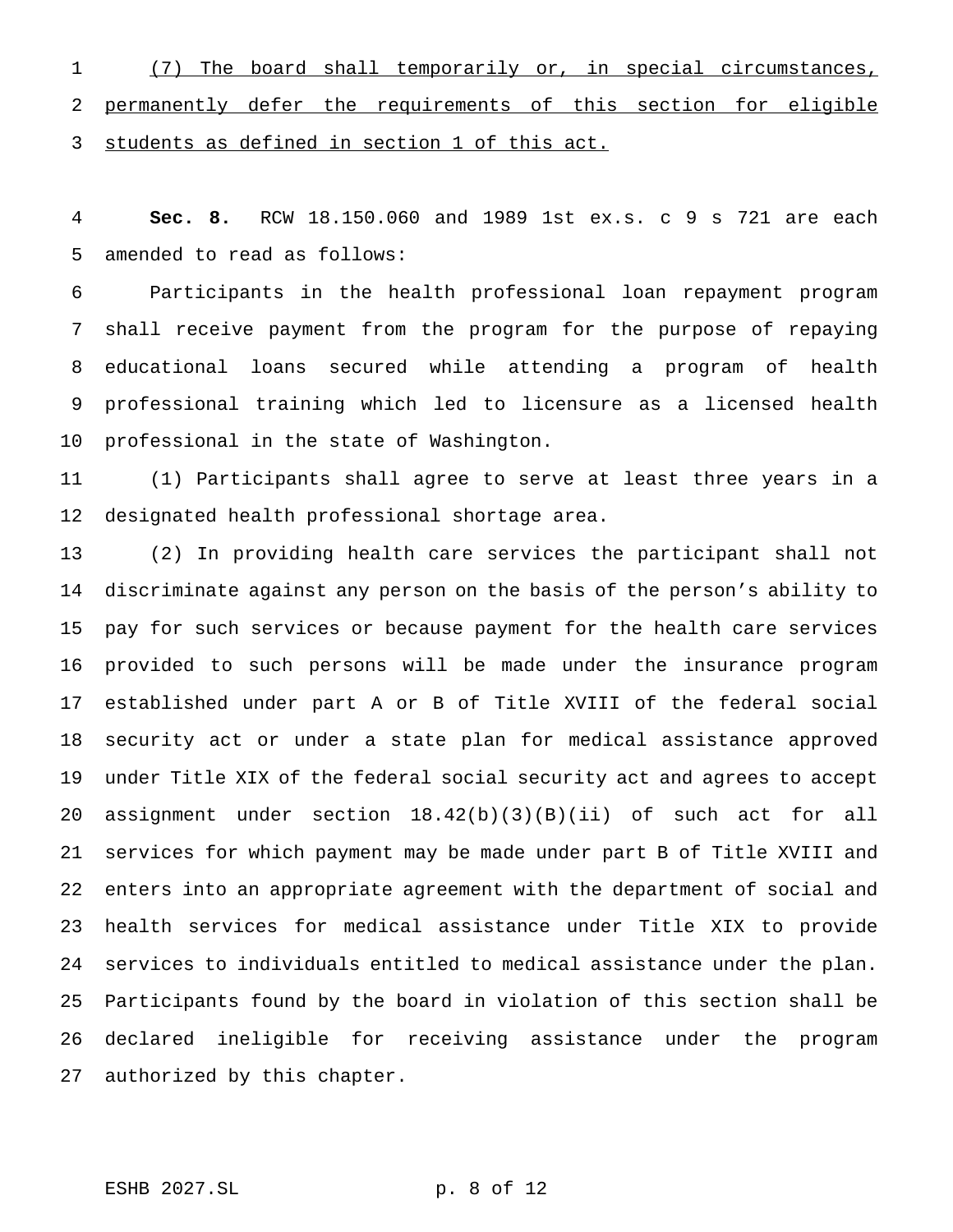(3) Repayment shall be limited to reasonable educational and living expenses as determined by the board and shall include principal and interest.

 (4) Loans from both government and private sources may be repaid by the program. Participants shall agree to allow the board access to loan records and to acquire information from lenders necessary to verify eligibility and to determine payments. Loans may not be renegotiated with lenders to accelerate repayment.

 (5) Repayment of loans established pursuant to this program shall begin no later than ninety days after the individual has become a participant. Payments shall be made quarterly, or more frequently if deemed appropriate by the board, to the participant until the loan is repaid or the participant becomes ineligible due to discontinued service in a health professional shortage area or after the fifth year of services when eligibility discontinues, whichever comes first.

 (6) Should the participant discontinue service in a health professional shortage area payments against the loans of the participants shall cease to be effective on the date that the participant discontinues service.

 (7) Except for circumstances beyond their control, participants who serve less than three years shall be obligated to repay to the program an amount equal to twice the total amount paid by the program on their behalf in addition to any payments on the unsatisfied portion of the principal and interest. The board shall determine the applicability of this subsection.

 (8) The board is responsible for the collection of payments made on behalf of participants from the participants who discontinue service before their three-year obligation. The board shall exercise due diligence in such collection, maintaining all necessary records to ensure that the maximum amount of payment made on behalf of the

p. 9 of 12 ESHB 2027.SL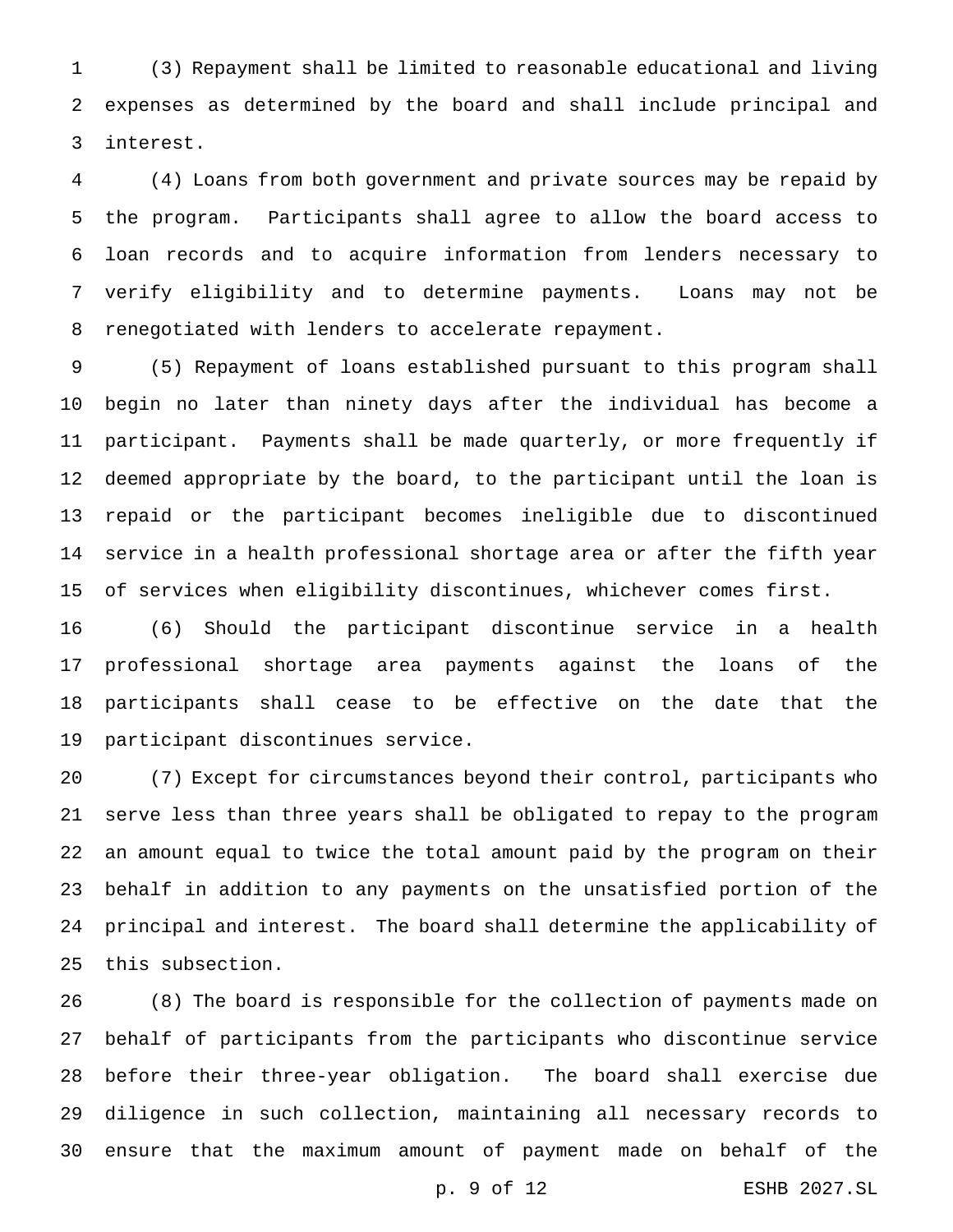participant is recovered. Collection under this section shall be pursued using the full extent of the law, including wage garnishment if necessary.

 (9) The board shall not be held responsible for any outstanding payments on principal and interest to any lenders once a participant's eligibility expires.

 (10) The board shall temporarily or, in special circumstances, permanently defer the requirements of this section for eligible 9 students as defined in section 1 of this act.

 **Sec. 9.** RCW 70.180.100 and 1990 c 271 s 13 are each amended to read as follows:

 (1) Participants in the program incur an obligation to repay the scholarship, with interest set by state law, unless they serve for five years in rural areas, pharmacist shortage areas, or midwife shortage areas of the state of Washington.

 (2) The terms of the repayment, including deferral of the interest, shall be consistent with the terms of the federal guaranteed loan program.

 (3) The period for repayment shall be three years, with payments accruing quarterly commencing nine months from the date the participant completes or discontinues the course of study or completes or discontinues the required residency.

 (4) The entire principal and interest of each payment shall be forgiven for each payment period in which the participant serves in a rural area, pharmacist shortage area, or midwife shortage area until the entire repayment obligation is satisfied or the borrower ceases to so serve. Should the participant cease to serve in a rural area, pharmacist shortage area, or midwife shortage area of this state before the participant's repayment obligation is completed, payments on the ESHB 2027.SL p. 10 of 12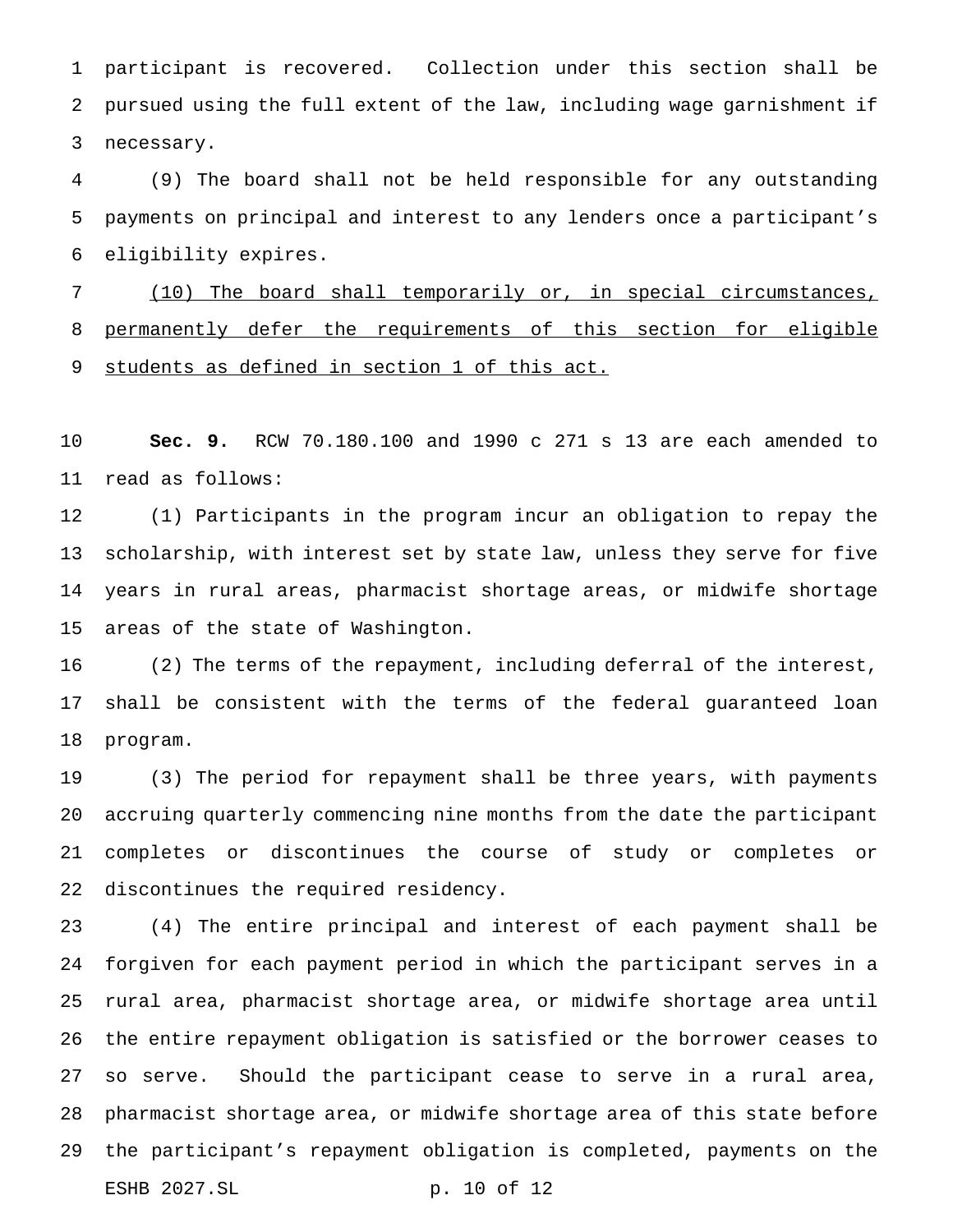unsatisfied portion of the principal and interest shall begin the next payment period and continue until the remainder of the participant's repayment obligation is satisfied. Except for circumstances beyond their control, participants who serve less than five years shall be obliged to repay to the program an amount equal to twice the total amount paid by the program on their behalf in addition to the unsatisfied portion of principal and interest required by this section. (5) The board is responsible for collection of repayments made under this section and shall exercise due diligence in such collection, maintaining all necessary records to ensure that maximum repayments are made. Collection and servicing of repayments under this section shall be pursued using the full extent of the law, including wage garnishment if necessary, and shall be performed by entities approved for such servicing by the Washington student loan guaranty association or its successor agency. The board is responsible to forgive all or parts of

 such repayments under the criteria established in this section and shall maintain all necessary records of forgiven payments.

 (6) Receipts from the payment of principal or interest or any other subsidies to which the board as administrator is entitled, which are paid by or on behalf of participants under this section, shall be deposited with the board and shall be used to cover the costs of granting the scholarships, maintaining necessary records, and making collections under subsection (5) of this section. The board shall maintain accurate records of these costs, and all receipts beyond those necessary to pay such costs shall be used to grant scholarships to eligible students.

 (7) Sponsoring communities who financially contribute to the eligible financial expenses of eligible medical students may enter into agreements with the student to require repayment should the student not serve the minimum of five years in the community as a primary care

p. 11 of 12 ESHB 2027.SL